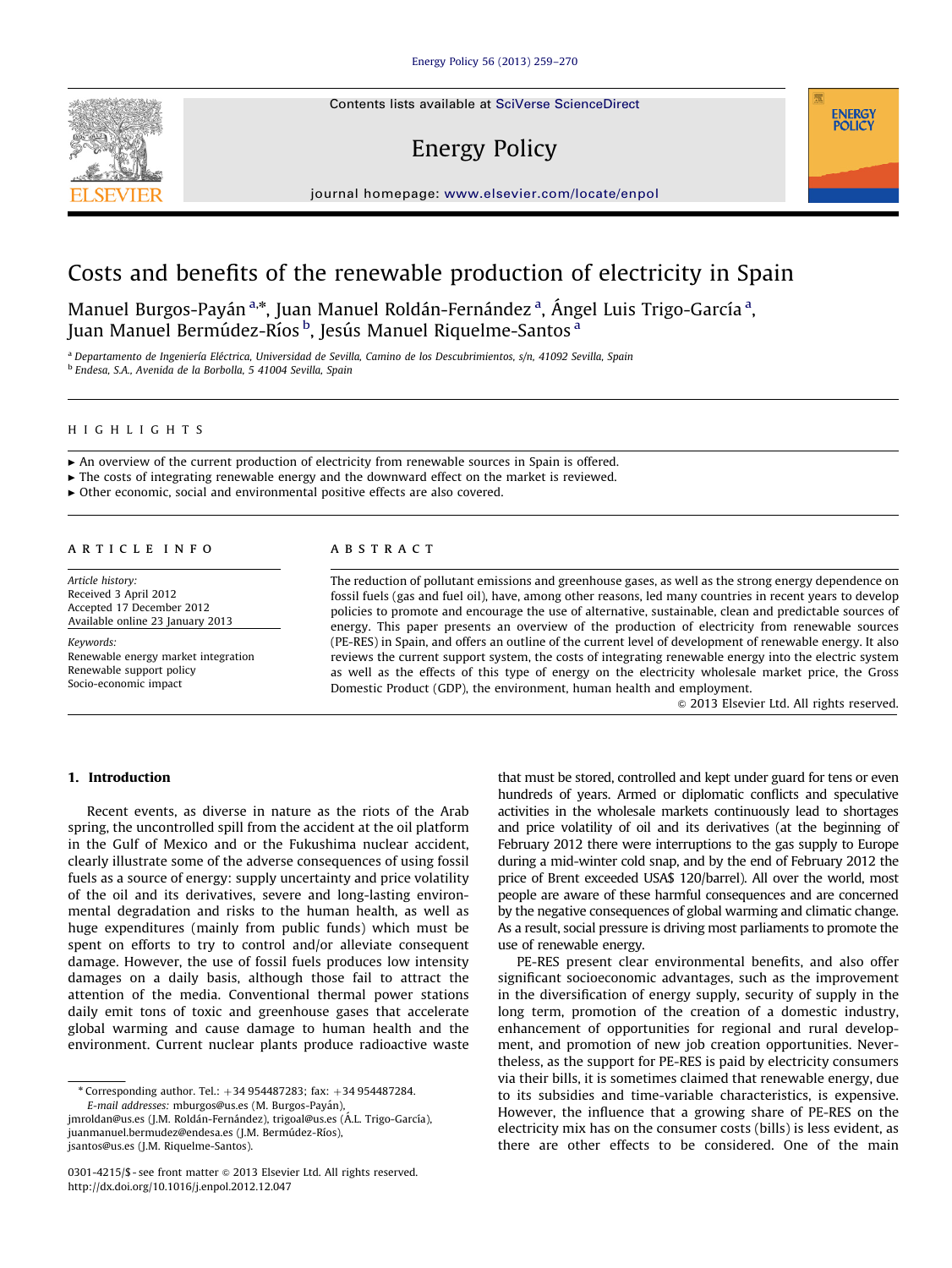repercussions is the downward pressure that the presence of PE-RES puts on the wholesale price of electricity.

[Jensen and Skytte \(2003\)](#page--1-0) were probably the first to point out that a greater share of PE-RES (wind power in their work) in the electricity mix could lead to a reduction in the wholesale price of electricity. [Sensfuss et al. \(2008\)](#page--1-0) examined the case of windpowered generation in Germany, and Saénz de Miera et al. (2008) the case of Spain. They found heuristically that more wind-powered generation integration results in a reduction of the electricity wholesale price. In both cases, the authors concluded that the cost of supporting PE-RES is roughly balanced by the downward impact on wholesale market prices. In addition, those authors took into account that PE-RES (wind) reduce the number of  $CO<sub>2</sub>$  allowances needed by the electricity generation sector to cover their greenhouse emissions. This additional effect puts a net supplementary downward pressure on the wholesale electricity price.

This paper discusses the case of the effects of the integration of PE-RES in Spain. The work empirically reviews Spanish PE-RES support schemes and the balance between the cost increase for the system and the reduction in wholesale prices, while including the effect of the cost of  $CO<sub>2</sub>$  allowances needed to cover the greenhouse emissions, as given in [Sensfuss et al. \(2008\)](#page--1-0) and Saénz [de Miera et al. \(2008\)](#page--1-0). In this review, the approach is broader since the paper assesses the main renewable sources of energy (not only wind) and other economic and social aspects, such as the amount of toxic gas emissions and greenhouse gases avoided, the health costs avoided, the avoided fuel imports, the impact of the renewable sector on the Spanish GDP, and the potential for new job creation.

The content of the paper is as follows. First the current situation of Spanish electricity production and the renewable promotion scheme is reviewed. The cost of integration of PE-RES into the electricity market and the downward effect on the wholesale electricity market are covered. Other positive economic and social effects such as the reduction of fuel imports, the effect on the environment, the health and job creation are also covered. The article closes with a summary of the main findings resulting from the review.

#### 2. The current situation

Currently, energy consumption is the main source of greenhouse gas emissions. According to forecasts by the International Energy Agency ([IEA, 2006](#page--1-0)), global energy consumption will increase by approximately 30% between 2010 and 2040, mainly due to the growing demand from emerging economies. In this scenario, fossil fuels will continue to account for 80% of global energy demand. Forecasts of rising energy demand will deplete fossil fuel reserves and will push up their prices, as a result of the increasing supply/demand imbalance. The greater the energy consumption from fossil fuels, the greater the growing of greenhouse gas emissions and the greater the adverse environmental impact.

The upward trend in energy consumption, energy imports and emissions of greenhouse gases are a regional concern in the European Union (EU). In Spain, the presence of oil and its derivatives in domestic consumption accounted for 79.4% in 2009, which was significantly higher than the 53.9% of the EU average ([Eurostat, 2011\)](#page--1-0). This high dependence on fossil importation is mainly due to a very low production of domestic energy, which is almost totally limited to renewable energy resources.

Within this scenario, the EU has developed policies to control energy consumption and promoting the use of energy from renewable sources, along with policies to encourage energy saving and greater energy efficiency. These policies are an

#### Table 1

Spanish wind promotion scheme according to the Royal Decree 661/2007. Source: [\(MITC, 2007](#page--1-0)).

| <b>Feed-in tariff</b><br>$(\epsilon/MWh)$ | <b>Premium option</b> (first 20 years) |                                        |                                 |
|-------------------------------------------|----------------------------------------|----------------------------------------|---------------------------------|
|                                           | Reference premium<br>$(\epsilon/MWh)$  | <b>Upper limit</b><br>$(\epsilon/MWh)$ | Lower limit<br>$(\epsilon/MWh)$ |
| 73.228<br>(first 20 years)                | 29.291                                 | 84.944                                 | 71.275                          |
| 61.200<br>(after 20 years)                | $(20.13)^{a}$                          |                                        |                                 |

<sup>a</sup> According to the agreement between the wind power sector and the Spanish Ministry of Industry ([MITC, 2010b\)](#page--1-0), the reference premium for those wind farms which chose the premium option will be temporarily reduced to  $65\%$  (20.13  $\epsilon$ ) MWh), from 1 January, 2011 to 1 January, 2013.

important component of the package of measures to reduce emissions of greenhouse gases needed to meet the Kyoto Protocol of the Convention on the United Nations Framework on Climate Change and other EU and international commitments. All these measures are located within a framework of coordinated progress which includes the liberalization of markets, security of supply, development of the infrastructure of interconnection and emissions reduction.

Within this policy, the Directive 2009/28/EC of 23 April, 2009 currently presents the European framework on the promotion of the use of energy from renewable sources [\(The European](#page--1-0) [Parliament and the Council of the European Union, 2009](#page--1-0)). This Directive sets mandatory national targets for the share of energy from renewable sources in the total final energy consumption. This Directive sets a target, for 2020, of a minimum share of 20% of energy from renewable sources in the total final energy consumption of the EU. Individual minimum targets are also set for each state member, which in the case of Spain, is the same 20% quota.

Mechanisms to promote or support elements covered by the Directive include the establishment of an attractive remuneration framework. For the Spanish case, this promotion scheme is based on one of two mechanisms ([MITC, 2007](#page--1-0)): the fixed feed-in tariffs  $(tariff + fixed bonus = feed-in tariff)$  or the premium option (market price + premium) which is the more common preference (85%) of wind capacity in 2010). In the latter mechanism, current regulation introduces maximum and minimum premium thresholds for certain technologies, including wind power. The upper threshold limits the premium profits for PE-RES and prevents consumers from being overburdened with overly expensive PE-RES promotion. The minimum threshold limits the risks for PE-RES investors, thereby encouraging new investments in PE-RES. Table 1 shows the support levels for wind power (onshore) under each option, according to the Royal Decree 661/2007  $(MITC, 2007)^1$  $(MITC, 2007)^1$  $(MITC, 2007)^1$ .

The current scheme guarantees the payment of a fee higher than the price of the wholesale market, by establishing a system of tariffs and special bonuses, depending on the technology. These premiums are considered as an internalization of environmental benefits, security of supply and diversification. The amounts derived from the framework of support are included in the structure of the electricity costs with the remaining costs of the electrical system.

 $1$  At the time of completion of this paper, the Spanish Government, through RDL 1/2012 [\(JE, 2012](#page--1-0)), enacted a temporary suspension of premiums for new facilities, but maintained the support system for the previously existing facilities.